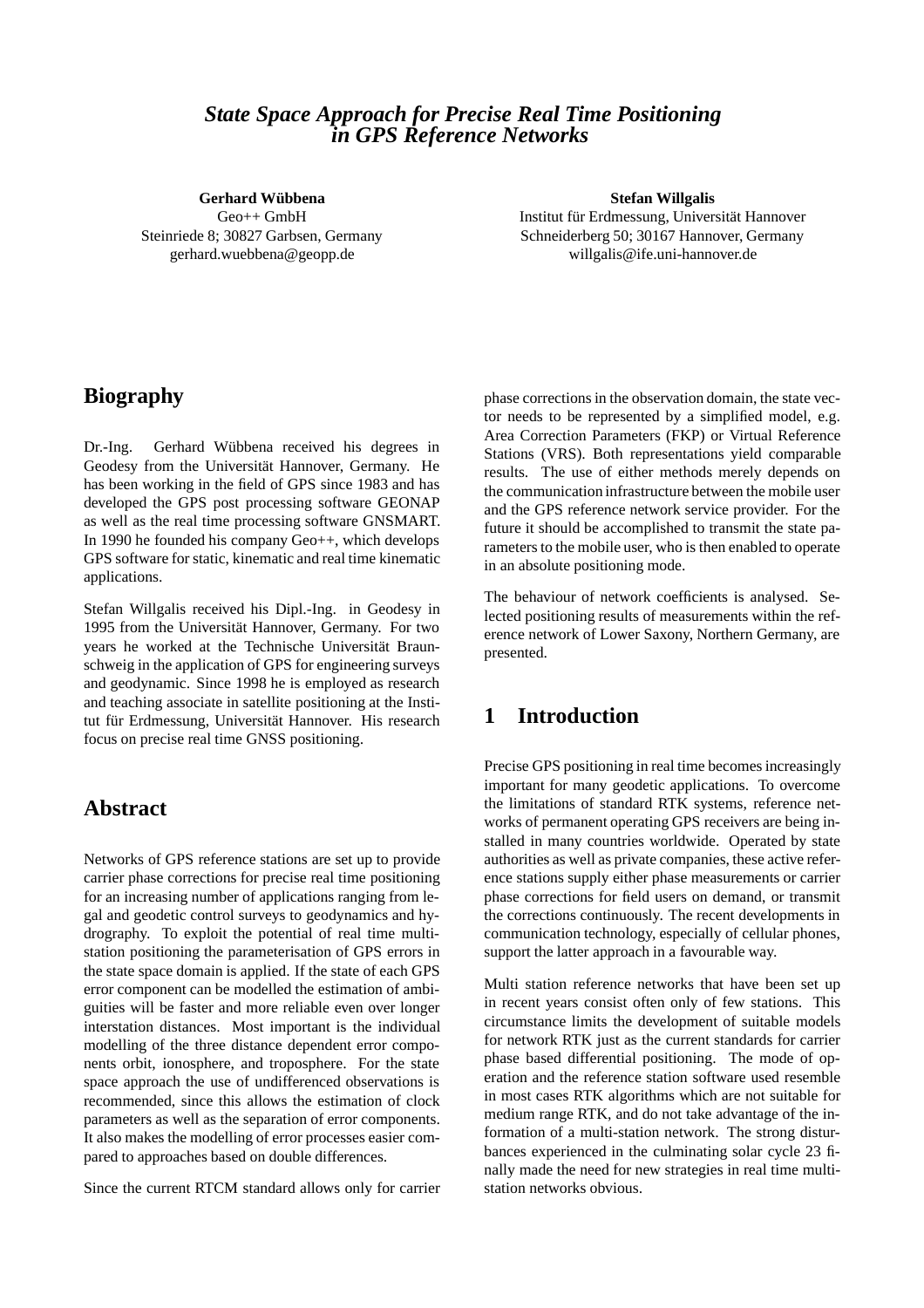The federal states of Germany have set up dense networks of permanent GPS reference stations. By 2002, the precise real time positioning service within these networks will be operational in most of the states. With an average station spacing of <sup>50</sup> km, about 250 active reference stations will be available in Germany. Many stations in larger clusters provide the necessary redundancy to parameterise GPS errors in the state space domain. The separation of error components, as proposed in the subsequent sections, makes the modelling of the three distance dependent errors, ionosphere, troposphere, and orbit, feasible and hence allows to derive individual corrections for a mobile user.

The state space approach is a means to realize a homogeneous active reference network that will replace geodetic control networks. Field users no longer need to tie their measurements to geodetic markers or to the nearest single reference station. Instead, the network of reference stations realizes the datum by transmitting a state vector of corrections to the user, who then performs precise absolute positioning.

In this investigation, the focus is on distance dependent errors, although the compensation of station dependent errors is of equal importance for real time reference networks. The following presentation, though principally valid for GNSS reference networks, has been limited to GPS for clarity and due to insufficient availability of GLONASS.

#### **2 Parameter Estimation Concept**

The observation equation for pseudo ranges  $PR_{s,j}^{i}$  derived from carrier phase measurements is a non-linear function of the geometric range  $|\mathbf{R}_i^i|$  $\mathbf{J}$  is a set of the set of the set of the set of the set of the set of the set of the set of the set of the set of the set of the set of the set of the set of the set of the set of the set of the set of the set of th

$$
\mathbf{R}_j^i = \mathbf{X}^i - \mathbf{X}_j \tag{1}
$$

between the antenna phase centre of satellite  $i$  and receiver j, several biases, random measurement errors  $\varepsilon_{s,j}^{i}$ , and the ambiguity term  $N_{s,j}^i$ :

$$
PR_{s,j}^i = |\mathbf{R}_j^i| + \delta B_{s,j}^i + \lambda_s N_{s,j}^i + \varepsilon_{s,j}^i \tag{2}
$$

This pseudorange equation is set up for each signal  $s$ that is transmitted by a radio navigation satellite. In case GLONASS is employed, it will be necessary to distinguish the frequencies of the carrier phase signals by using the index f. Different carrier wavelengths  $\lambda_s^f$  for each satellite need then to be introduced. All error terms in (2) and in the subsequent three equations are expressed as range errors. Because all quantities are time dependent a corresponding index is not explicitly required.

The bias term  $\delta B_{s,j}^{i}$  comprises all clock related errors  $\delta C_{s,j}^{i}$ , and systematic influences that shall be divided for the further analysis in distance dependent errors  $\delta D_{s,j}^{i}$  and station dependent errors  $\delta S_{s,j}^i$ .

$$
\delta B_{s,j}^i = \delta C_{s,j}^i + \delta D_{s,j}^i + \delta S_{s,j}^i \tag{3}
$$

The signal transmission time at the satellite and the signal reception time at the receiver are distorted by clock errors  $(\delta t^i, \delta t_j)$  and signal delays  $(\delta d_s^i, \delta d_{s,j})$  in the hardware of the satellite and the receiver respectively:

$$
\delta C_{s,j}^i = \delta t^i + \delta d_s^i + \delta t_j + \delta d_{s,j} \tag{4}
$$

Signal delays caused by ionosphere  $(\delta I_{s,i}^i)$  and troposphere  $(\delta T_i^i)$  together with the orbit error vector  $\delta \mathbf{o}^i$  make <sup>j</sup> up the distance dependent biases:

$$
\delta D_{s,j}^i = \pm \delta I_{s,j}^i + \delta T_j^i + \frac{\mathbf{R}_j^i}{|\mathbf{R}_j^i|} \delta \mathbf{o}^i
$$
 (5)

The estimation of these spatial and temporal correlated errors is the key issue for precise real time positioning. The successful modelling in a reference station network improves the ambiguity fixing with respect to the reduction of the time to fix ambiguity (TTFA), and increases reliability. Positioning with cm-level accuracy becomes then feasible also over longer interstation distances. With the state space approach, a suitable estimation methodology will be proposed in the next section.

Multipath  $(\delta M_{s,j}^i)$  and phase centre variations (PCV) of the receiver antenna ( $\delta A_{f,j}^{i}$ ) are station dependent errors. Just for completeness, also phase centre variations ( $\delta E_{f,j}^i$ ) and multipath ( $\delta W_s^i$ ) at the satellite antenna have been considered in (6):

$$
\delta S_{s,j}^i = \delta A_{f,j}^i + \delta M_{s,j}^i + \delta E_{f,j}^i + \delta W_s^i \tag{6}
$$

The characteristic of these error terms is that they are uncorrelated. Only calibration of antennas is a means to compensate errors induced by use of different antenna types, and different antenna orientations. Efficient procedures for absolute antenna calibration have already been developed (Menge *et al.*, 1998). Methods to determine a site specific multipath pattern are under investigation (Böder, 1999) which take advantage of the fixed reflector to antenna geometry at reference stations and of the repeatability of multipath. An alternative approach uses the state space estimation within the reference network to average out the uncorrelated multipath error.

Precise positioning with carrier phases requires the determination of the phase ambiguity in (2). Since the clock parameters, the hardware delays, and the ambiguity term N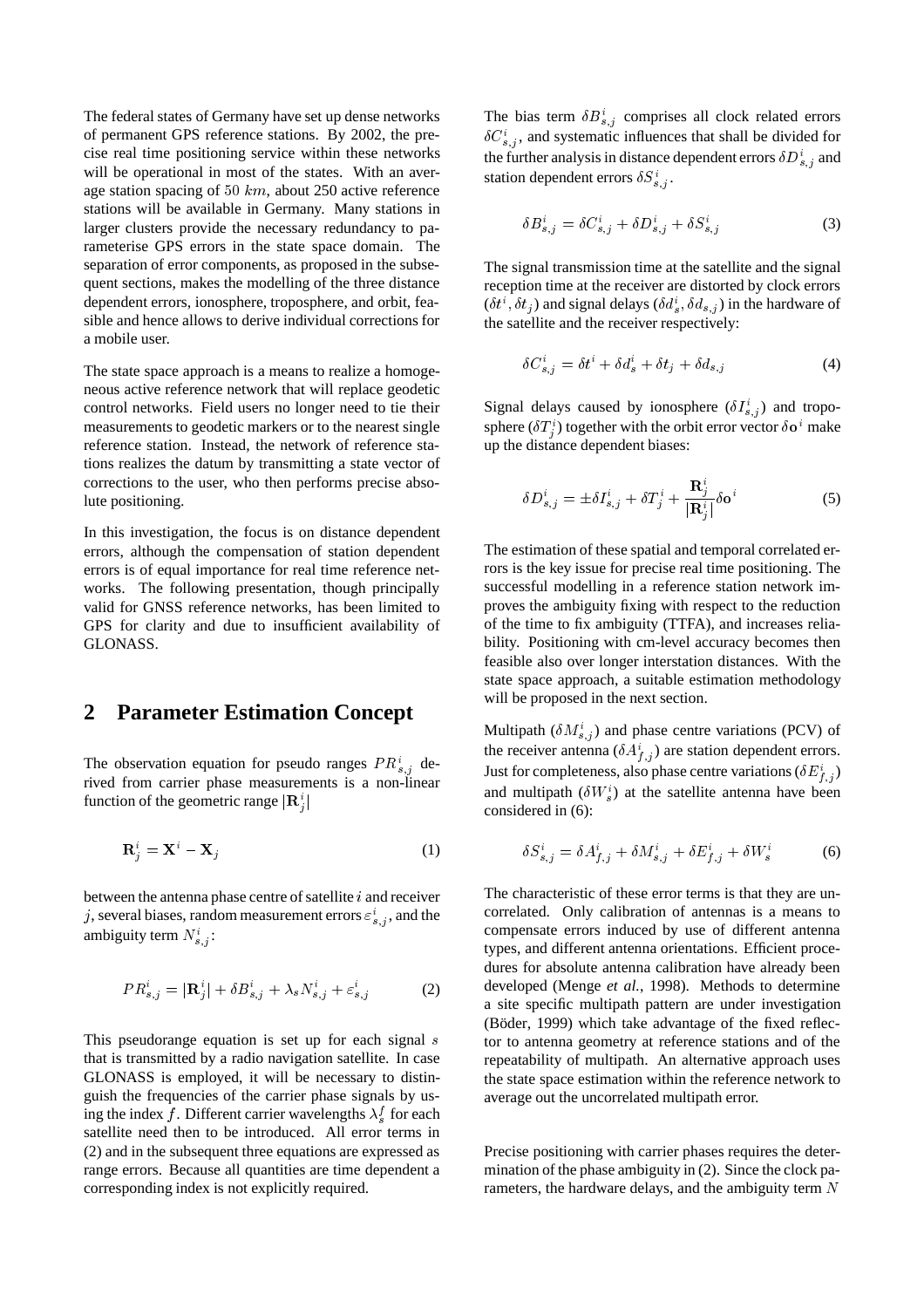are linear dependent, the ambiguity fixing is not a trivial problem. The most common approach to resolve this singularity in the system of observation equations employs the parameter elimination concept. By taking differences between observables, the linear dependent biases are eliminated. The between-receiver single difference eliminates under the assumption of simultaneous measurements the satellite clock bias as well as signal delays in the satellite hardware. If two between-receiver single differences are differenced between two satellites, i.e. a double difference is formed, the receiver clock error and the signal delay in the receiver hardware will be cancelled out.

An alternative approach is based on the parameter estimation concept. All nuisance or bias parameters are modelled and estimated together with the station parameters. The singularity of the observation equations can then be solved by carefully selecting certain ambiguity parameters. It is important to choose the right number of parameters so that the singularity can just be removed, and the ambiguities remain integers. The parameter estimation concept uses undifferenced phase measurements as basic observables, as proposed by Wübbena (1985) and later implemented in the GEONAP post processing software.

The use of undifferenced observations has some advantages especially for precise real time positioning in multistation networks. The main advantage is the ability to constrain each bias by specific models. The modelling of some errors in the undifferenced formulation is even easier than in the differenced form. Finally, from parameter estimation more insight into each physical process contributing to the complex error budget can be gained.

The parameter estimation allows for the introduction of any appropriate model for clock parameters and hardware delays. The use of different GPS signals enables the differentiation between both errors. After deactivation of S/A, models for atomic clocks can be used again to describe the satellite clock error. Since hardware delays show only minor changes over time, a simple model is suitable to constrain these delays which in turn provides more information compared to differencing methods. The elimination of clock errors and delays by differencing out corresponds theoretically to the model of white noise with infinite variance. The use of an alternative model is impossible.

Another important aspect of using undifferenced observations is that the absolute information in the system of observation equations is retained. Filtering methods can then easily be implemented to describe some errors like ionospheric and tropospheric delays or multipath effects by one- or multidimensional stochastic processes. Differencing of observations, on the contrary, eliminates the absolute information and effects all biases correspondingly. For double differences, the application of stochastic processes is in theory and in practice much more difficult.

With the increasing number of reference stations in real time multi-station networks the selection of linear independent baselines in case of the parameter elimination approach becomes more difficult. In addition, the correlations between double differences need to be considered separately. The parameter estimation offers more flexibility in this respect. The observation equation system is always accompanied by a fully populated covariance matrix. A change in the network configuration caused by the breakdown of one of the reference stations can be compensated without much effort. Different receiver types that are commonly used in DGNSS services are accommodated by introducing suitable models. Even signals of other radio navigation systems like GLONASS, or maybe GALILEO in the future, can be integrated in the system of undifferenced observation equations by modelling the different carrier frequencies for each GLONASS space vehicle separately. For a detailed comparison of the undifferenced and the differenced approach see Grant *et al.* (1990), or de Jonge (1998) for a more recent discussion.

# **3 State Estimation**

In post processing applications, measurements of two or more GPS receivers are processed simultaneously. In real time differential applications, on the contrary, corrections are derived at a reference station and transmitted to the user. The corrections can be either computed in the position domain or in the observation domain. The position corrections turned out to be impracticable since identical satellites must be observed at the reference and the user site. Pseudo range corrections offer much more flexibility for differential positioning and hence they are the basic parameters in the RTCM standard. In either way, however, all errors determined at a reference station are lumped to one parameter.

Based on the parameter estimation concept introduced in the last section, differential GPS positioning in the state space domain is proposed as an alternative concept. Instead of generating just one lumped parameter, the state of each error component is determined from observations of a network of reference stations. In principle, most error terms of the undifferenced observation equation (2) are suitable as state parameters but in practice, easily estimable are only parameters of regional to global significance. Precise ephemeris routinely used in post processing are an example of such state parameters. Zumberge *et al.* (1997) derived in addition precise satellite clock corrections enabling precise point positioning for a single station. This approach has been extended for real time positioning with better than 2  $dm$  accuracy in a global DGPS network (Muellerschoen *et al.*, 2001) by supplying corrections to broadcast ephemeris and clock parameters derived from state space modelling.

The importance of state space modelling goes beyond pre-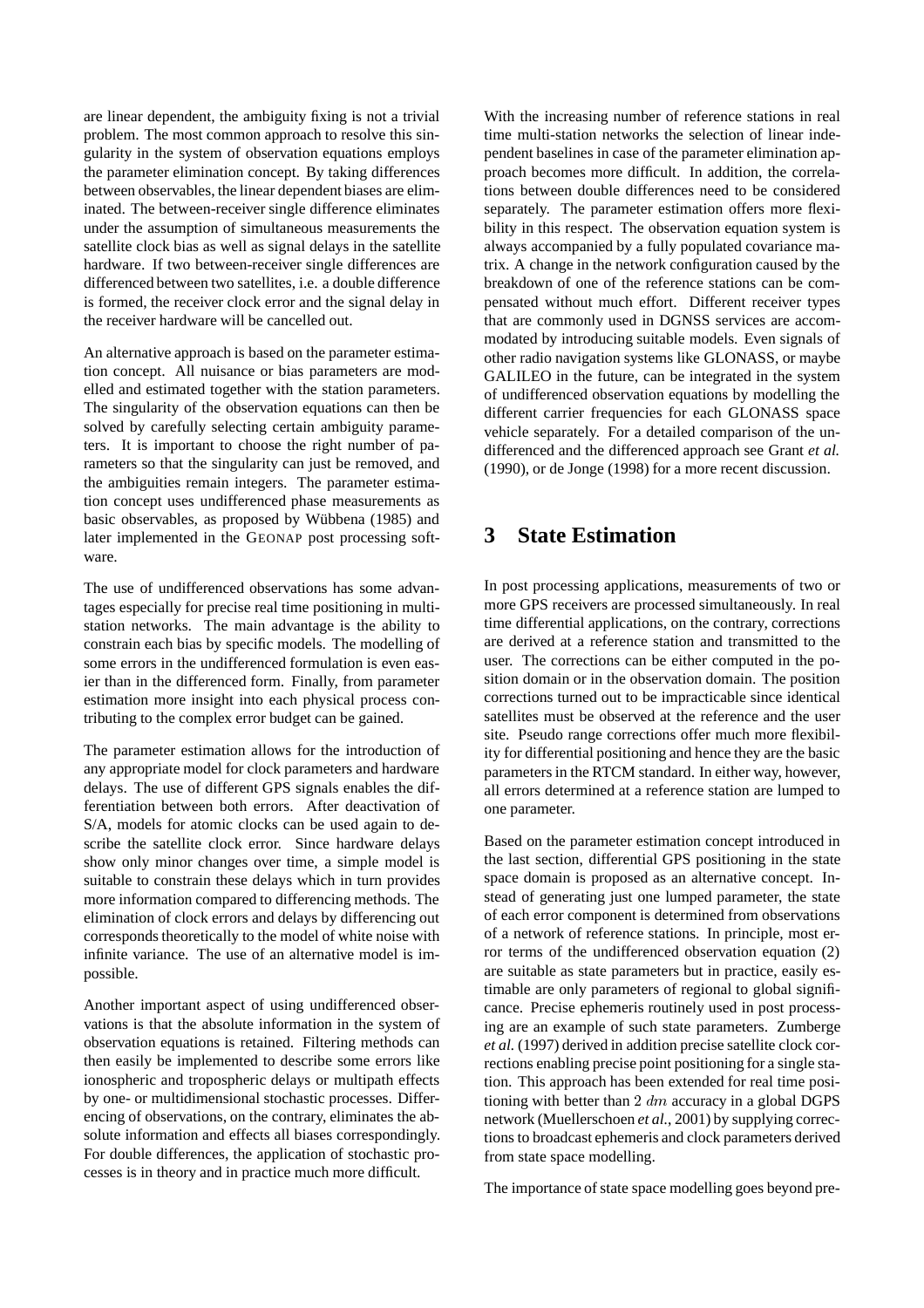| <b>Bias</b>               | <b>Functional Model</b>                 | <b>Stochastic Model</b>         |
|---------------------------|-----------------------------------------|---------------------------------|
| Satellite clock           | 2nd order polynomial                    | white noise process             |
| Signal delay (sv)         | constant                                | integrated white noise process  |
| Satellite orbit           | cartesian elements                      | 3D Gauss-Markov process         |
| Ionospheric delay         | single layer modell                     | 3D Gauss-Markov process         |
|                           | with bilinear polynom $(\phi, \lambda)$ | (1 bias per rcv-sv combination) |
|                           | 1 bias per sv (vertical delay)          |                                 |
| Tropospheric delay        | modified Hopfield modell                | 2 scaling parameter/station     |
| Receiver clock offset     |                                         | white noise process             |
|                           |                                         | (1 parameter/epoch)             |
| Signal delay (rcv)        | constant                                | integrated white noise process  |
| Satellite PCV             |                                         |                                 |
| Receiver PCV              | calibration                             |                                 |
| Multipath (rcv)           | elevation dependent weighting           | 1st order Gauss-Markov process  |
| Measurement noise         |                                         | white noise process             |
| Ambiguity of              | constant if fixed                       |                                 |
| carrier phase measurement |                                         |                                 |

Table 1: Functional and stochastic description of GPS error sources

cise positioning of rover receivers in a RTK network. Of equal significance is this approach for the operation of a real time multi-station reference network. The state vector contains all information necessary for monitoring the complex dynamic system, which gives the DGPS service provider the opportunity to optimize the network configuration. In case of irregular conditions of one of the state parameters, warnings can be issued to the users. The advantages of state space modelling for the monitoring and prediction of dynamic systems have been discussed extensively by Heunecke *et al.* (1993) for the case of deformation monitoring in geodetic engineering applications. The Kalman filter proofed to be well suited for the state estimation and monitoring tasks. The same methodology of state space modelling can be applied to real time carrier phase based positioning in multi-station networks, which was suggested by Wübbena and Bagge (1997).

Fast and reliable ambiguity resolution in the multi-station network requires highly accurate coordinates for the reference stations. This applies to the abolute position in the global reference frame as well as to the relative coordinate vectors between the stations. Provided that calibrated antennas are used, the ambiguity term  $N$  has to be split off from the residuals containing multipath and distance dependent errors.

$$
N_{s,j}^i = \frac{1}{\lambda} (PR_{s,j}^i - (|\mathbf{R}_j^i| + \delta B_{s,j}^i + \varepsilon_{s,j}^i))
$$
 (7)

Cycle Slips are detected and eliminated in advance in order to keep the ambiguity vector small. The ambiguities are then estimated in a simultaneous dual-frequency adjustment together with the complete state vector. Because of the implicit ionospheric model the adjustment will result in an ionospheric free solution but with the advantage of the low signal noise of the  $L_1$  and  $L_2$  frequencies.

A Kalman filter is employed to process the dynamic model (8). The correspondig measurement model (9) has already been introduced in section 2.

$$
\mathbf{x}_{k+1} = \mathbf{T}_k \mathbf{x}_k + \mathbf{C}_k \mathbf{w}_k \tag{8}
$$

$$
\mathbf{l}_k = \mathbf{A}_k \mathbf{x}_k - \mathbf{v}_k \tag{9}
$$

The state vector, where all states are written as subvectors, is rather complex and therefore only a brief summary of the functional and stochastic models can be given (Tab. 1).

<sup>j</sup>

$$
\mathbf{x} = [\mathbf{X}_j | \mathbf{N}_j^i | \delta \mathbf{t}_j | \delta \mathbf{t}^i | \delta \mathbf{o}^i | \delta \mathbf{T}_j^i | \delta \mathbf{I}_{s,j}^i | \delta \mathbf{M}_{s,j}^i]^T \quad (10)
$$

 $j$  is the set of  $j$ 

In principle it should be possible to use state vector components estimated in different networks. Parameters with global character, like satellite orbits and clocks, could be determined in a global network. The regional trend of the ionospheric delay is best estimated in regional networks, and small scale networks are needed for modelling local ionospheric and tropospheric effects. Following this strategy, new concepts regarding distribution and spacing of reference stations are conceivable. Densely populated areas and important economic regions will be covered by a close-meshed reference station network for highest accuracy and reliability in positioning, whereas less important areas are covered by a wide-meshed network of regional or national extension. There is no need that all levels of networks are operated by the same provider. The main problem realising such an hierarchical approach is to ensure the data consistency, which is difficult because of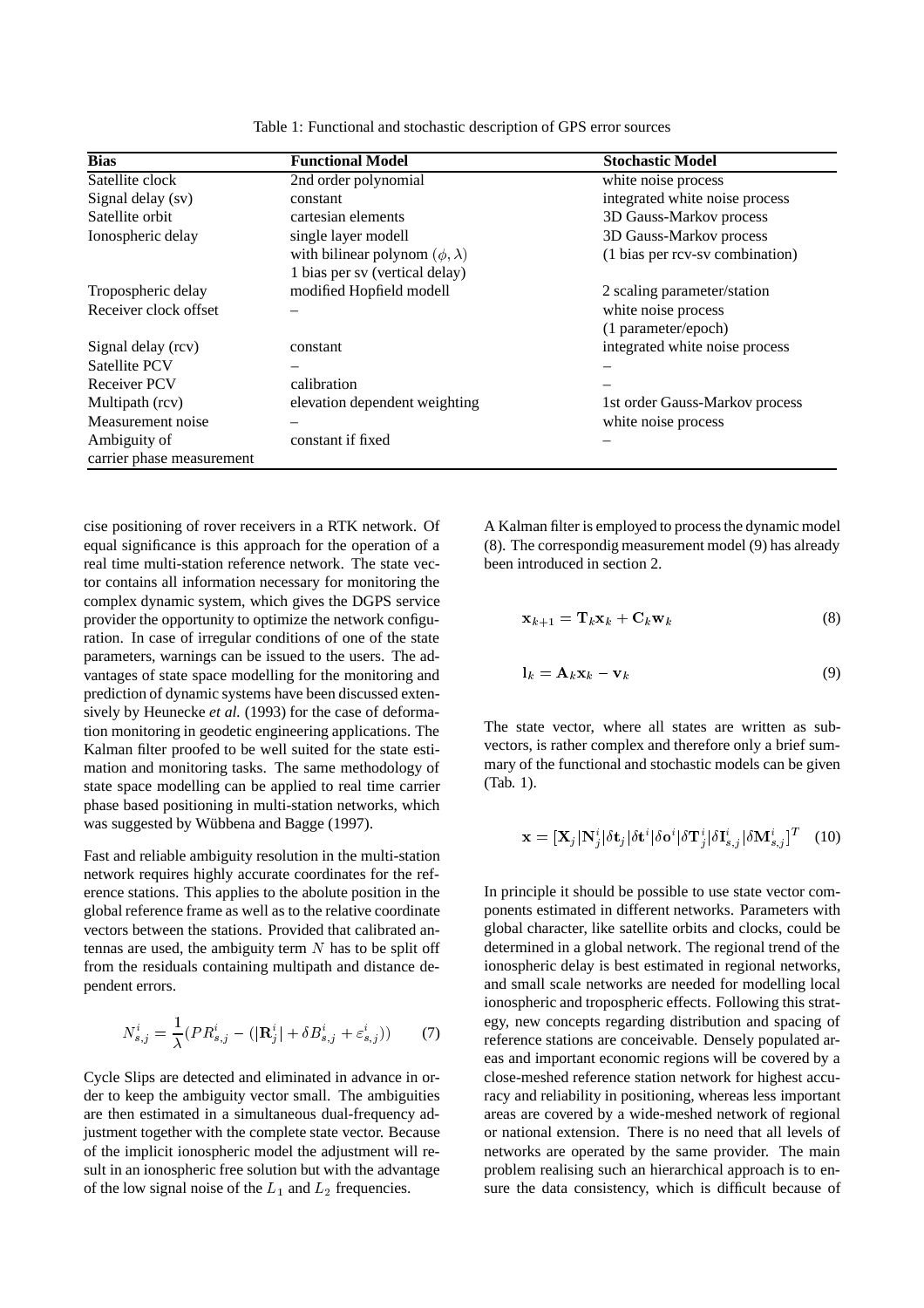

Figure 1: Linear and quadratic interpolation functions

high correlations between state parameters. The definition of suitable standards is indispensable for such plans.

Assuming that the state parameters are estimated with sufficient accuracy, they are transmitted to the user who can eliminate the corresponding error terms of his observation equation, and derives a precise absolute position. The use of corrections in the state space domain requires again suitable standards, which are currently not available. Instead, a simplified approach – explained in the next section – is used, in which the state parameters are reduced to observation domain corrections.

#### **4 State Representation**

The state estimation, i.e. separation of errors based on observations of a multi-station reference network needs to be distinguished from the state representation. Since the current standards for DGPS positioning do not consider corrections in the state space domain, the representation of the error states by simple mathematical means is required. Low-order surface models, grid based models, or delauny triangulation are some of the possible approaches to describe the spatial variation of distance dependent errors. Independent of the 3D interpolation model, corrections for a user within the reference network can be provided in two different ways. At first, parameters of the interpolation function are transmitted to the user who then computes individual corrections for his approximate location which will improve the observations of the user receiver. Secondly, instead of transmitting parameters to the user, the interpolation function can be used to derive a set of virtual reference station (VRS) observations. For this method, the user is required to send his approximate coordinates to a network computing centre and receives in return the VRS data. With the state space approach, of course, the VRS data can be computed directly, the intermediate step of deriving an interpolation function is not required.

In order to derive a suitable error model, the ambiguity resolution in the reference network is required. After ambiguity fixing, the measured ranges at the reference sta-



Figure 2: Interpolation of distance dependent errors

tions are filtered using the state space model of the complete network. This has an averaging effect on the uncorrelated multipath. The difference between filtered and computed ranges for all fixed satellites yields residuals for the signal s,

$$
\delta\hat{r}_s = \hat{R}_{s,meas} - R_{s,comp} \tag{11}
$$

which are separated into residuals  $\delta r_I$  of the geometryfree linear combination  $L<sub>I</sub>$ , and residuals  $\delta r_0$  of the ionosphere-free linear combination  $L_0$ . The geometric residuals can be further divided into orbit and tropospheric residuals. Such distinctions are useful for the further error modelling because of the different dynamics and linearity of the distance dependent error components. Station dependent error components are neglected assuming that reference station antennas as well as user antennas are calibrated, and multipath is averaged out by the state estimation process.

The spatial variations of the residuals are then approximated by a low-order surface model. A bilinear polynomial fits for interstation distances up to <sup>100</sup> km since the spatial correlated errors can be considered as linear as practical experiences show, see e.g. Wanninger (2000). Larger reference station spacings require polynomials of 2nd or even higher order (Fig. 1), depending on the different spatial characteristics of the error sources.

The correction for a user within the network is composed of the range correction  $\delta r_{s,j} (t)$  and an additional correction  $\delta r_a(t)$  derived from the network. The range corrections require because of their high dynamics update rates of 1  $Hz$ , whereas the network corrections change much less over time. In (12) range corrections from actual measured ranges are used, not from the filtered measurements due to conformity with the RTCM standard.

$$
\delta r_{FKP}(t) = \delta r_{s,j}(t) + \delta r_a(t) \tag{12}
$$

For the time dependent parameters a of the polynomial (13), which geometrically represent the inclination of a plane, the name area correction parameters, in German abbreviated with FKP, became the practice. They are esti-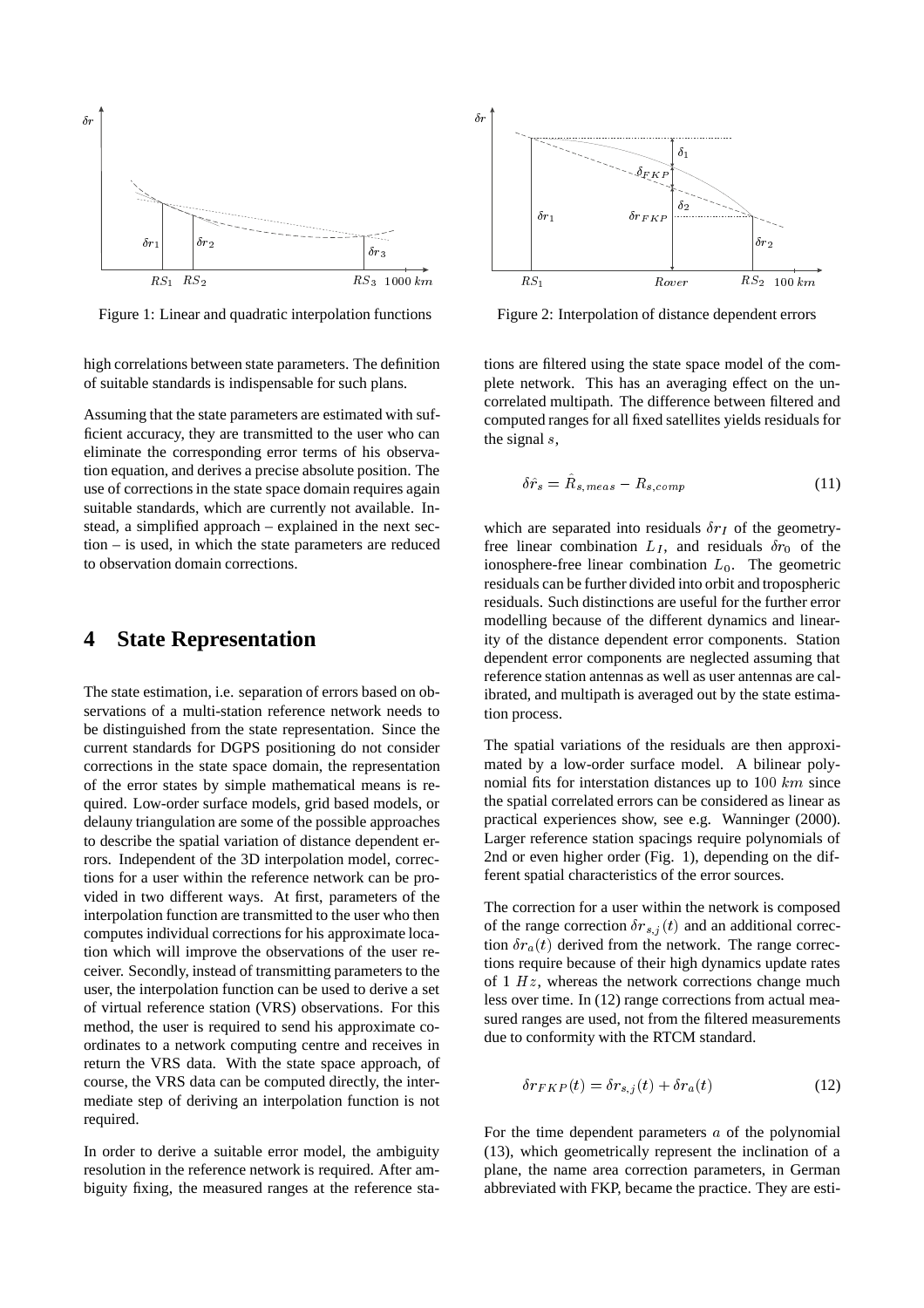

Figure 3: Temporal variations of network coefficients

mated in a weighted least squares solution from the residuals (11) at each reference station. Two planes have to be computed for the error components  $\delta r_I$  and  $\delta r_0$  individually for each satellite, and for each epoch.

$$
\delta r_a(t) = a_{\varphi,s}(t)(\varphi - \varphi_0) + a_{\lambda,s}(t)(\lambda - \lambda_0) \quad (13)
$$

For the approximate position  $(\varphi, \lambda)$  of a field user network corrections  $\delta r_{FKP}$  are estimated (Fig. 2) for the ionospheric and the geometric component. Both are substituted back to range residuals for  $L_1$  and  $L_2$ :

$$
\delta\hat{r}_1 = \delta\hat{r}_O + \frac{f_2}{f_1}\delta\hat{r}_I \tag{14}
$$

$$
\delta\hat{r}_2 = \delta\hat{r}_O + \frac{f_1}{f_2}\delta\hat{r}_I \tag{15}
$$

The pseudo ranges  $R$ , derived from carrier phase measurements of signal <sup>s</sup>, are finally corrected by

$$
\ddot{R}_s^i = R_s - \delta \hat{r}_s \tag{16}
$$

As shown in Fig. 2, a rover experiences the error  $\delta_1$  by using the range corrections  $\delta r_1$  only. With network corrections  $\delta r_{FKP}$  the much smaller FKP representation error  $\delta_{FKP}$  remains, which is mainly caused by unmodelled nonlinear effects of the ionosphere. With network corrections, the time for ambiguity fixing is considerably reduced. To compensate the remaining representation error, dual frequency measurements are required.

#### **5 Experimental Results**

As a result of investigations since 1992 on the potential of a precise real time positioning service, the State Survey Authority of Lower Saxony, a federal state in northern Germany, now operates 40 GPS reference stations with an average spacing of  $50 \ km$ . For a set of stations around



Figure 4: Network coefficients at low elevation

Hannover the real time multi-station approach previously described is employed. Field users can either use corrections broadcast by VHF radio or virtual reference station data transmitted by cellular phone. In both cases, the states are represented by network coefficients (FKP).

For the investigation a permanent rover, a dual frequency receiver (Ashtech Z-12) with an absolute calibrated antenna (Ashtech Geodetic II), was set up at the Universität Hannover. The RTCM data stream received by VHF radio and the GPS data were stored on a notebook running the GNNET software which computes the network RTK solutions. Because of the nearby reference station Hannover in only  $10 \; km$  distance the results are not representative for network solutions. Instead an alternative approach was choosen. The RTCM data of nine surrounding reference stations – except Hannover – and the rover were post processed with the real time algorithm. This post processing must not be confused with the conventional GPS post processing, it is instead a real time simulation. The advantages are that different network configurations and different modelling options can be investigated using the same set of data without disturbing the positioning service.

The temporal variations of network coefficients (FKP) are shown in Fig. 3. For a period of six hours between 3 and 10 a.m. local time the four parameters of the bilinear polynomial are plotted for the satellite PRN 05. The variations of the latitude and longitude components of the geometric corrections are below  $\pm$  1 ppm. This is an indication of the high spatial correlation of satellite orbits. The model also describes the tropospheric delay sufficiently, at least for higher elevations. Here the mainly flat topography of Lower Saxony is an advantage. The modelling of the ionospheric delays is compared with that much more difficult. After sunrise at about 6 a.m., the ionospheric components of the network coefficients vary by 6 ppm within just half an hour. Without network corrections, an error of the same size would propagate into the rover position. It is impossible to model such short-term variations by a standard Klobuchar or any other global model.

The tropospheric delay is difficult to model for satellites at low elevation. This causes the geometric network coefficients to increase from  $\pm 1$  ppm to almost  $\pm 2$  ppm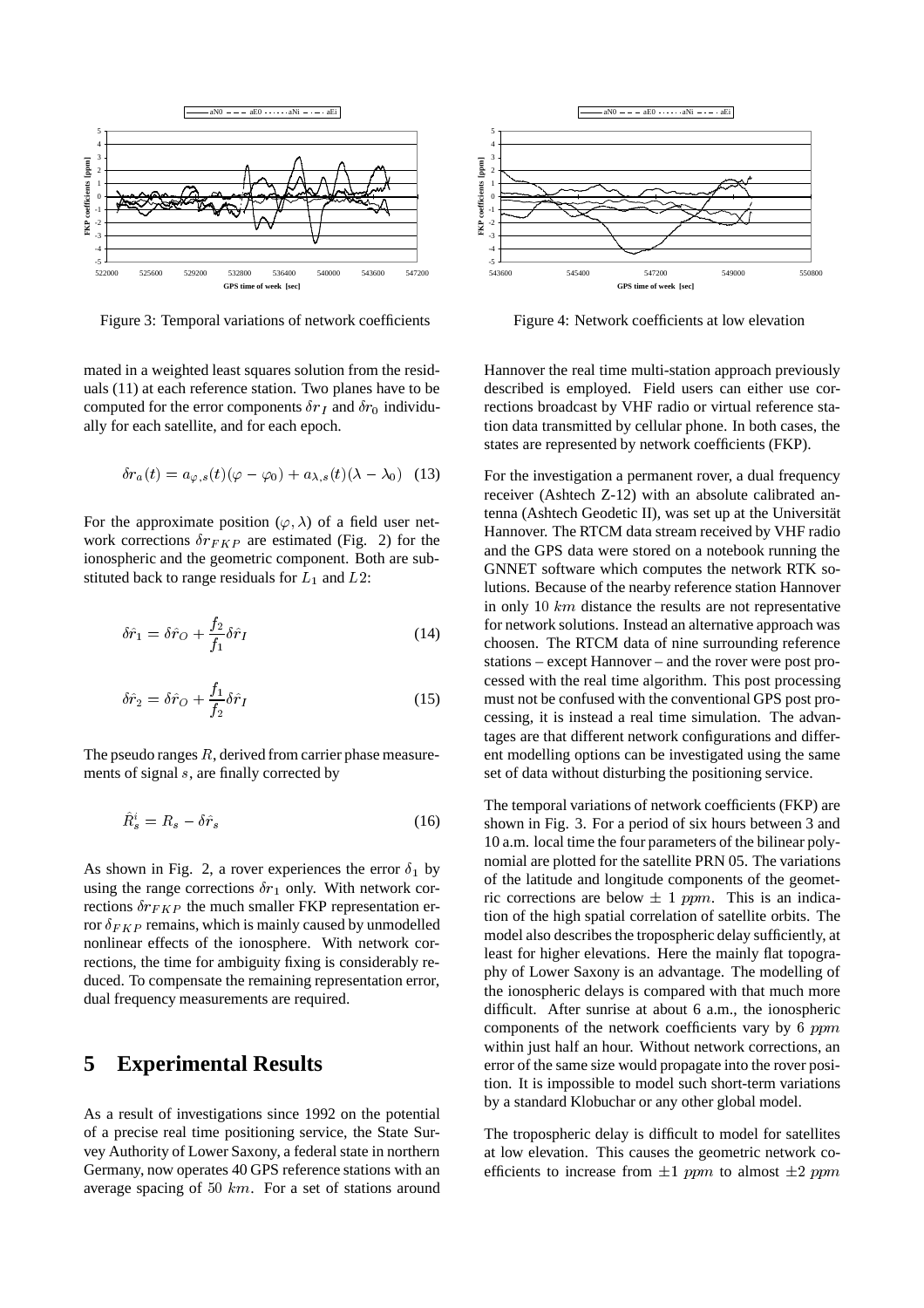

Figure 5: Availability of satellites with FKP



Figure 7: Positioning results for a permanent rover

(Fig. 4) at  $10^{\circ}$  elevation angle. Since the orbit error remains unchanged, the increase can be attributed solely to tropospheric influences. This is an important information for the state space filter, but currently it is not possible to make this information available for a user. In Fig. 4 the network coefficients for satellite PRN 30 from 9 to 11 a.m. are plotted. It is important to note that the network coefficients do not include a significant multipath signal which would reveal itself by correlations between the geometric and ionospheric residuals.

Besides the characteristics of network coefficients it is important to study for how many satellites FKP are available. A minimum of 5 satellites is necessary for network RTK. For the data set of about 28 hours a total of 560 ambiguity fixings was recorded. A histogram of the number of satellites with FKP for each fixing is plotted in Fig. 5. This and the following figures all present the relative as well as the cumulative frequency for the number of counts in a certain class interval. According to Fig. 5, for 40% of all fixings only up to 6 satellites with FKP were available, although up to 9 satellites were visible above <sup>10</sup> cut-off angle. The remaining satellites had all low elevations. To ensure higher availability the algorithm needs to be refined for fixing satellites between  $5^{\circ}$  and  $10^{\circ}$  at reference stations.

For a user, the two most important criteria are the time required for ambiguity fixing and the positioning accuracy. The simultaneous dual-frequency adjustment could finish



Figure 6: Mean time to fix ambiguities

70% of all fixings within <sup>90</sup> sec, and derived 90% of all solutions in less than <sup>300</sup> sec (Fig. 6). The rover in this case was about 30  $km$  apart from the next reference station.

The residuals between the position solution for each fixing and a reference coordinate for the rover is shown in Fig. 7 for each coordinate component in east (dE), north (dN), height (dh), and the horizontal plane (dr). More than 80% of the residuals are below <sup>2</sup> cm, except the height component. Only 10% of the residuals are larger than <sup>3</sup> cm. Considering the accuracy requirements of <sup>16</sup> mm for cadastral surveys, precise real time multi-station positioning now has the potential for operational use in cadastral and surveying applications.

## **6 Conclusions**

Precise real time positioning over longer distances requires a network of GPS reference stations. Multi-station modelling accounts for the spatial correlated errors, and hence speeds up the ambiguity resolution process. A reference network provides redundancy which ensures higher accuracy and higher reliability for precise real time positioning.

A rigorous multi-station approach based on undifferenced observations has already been developed and imple